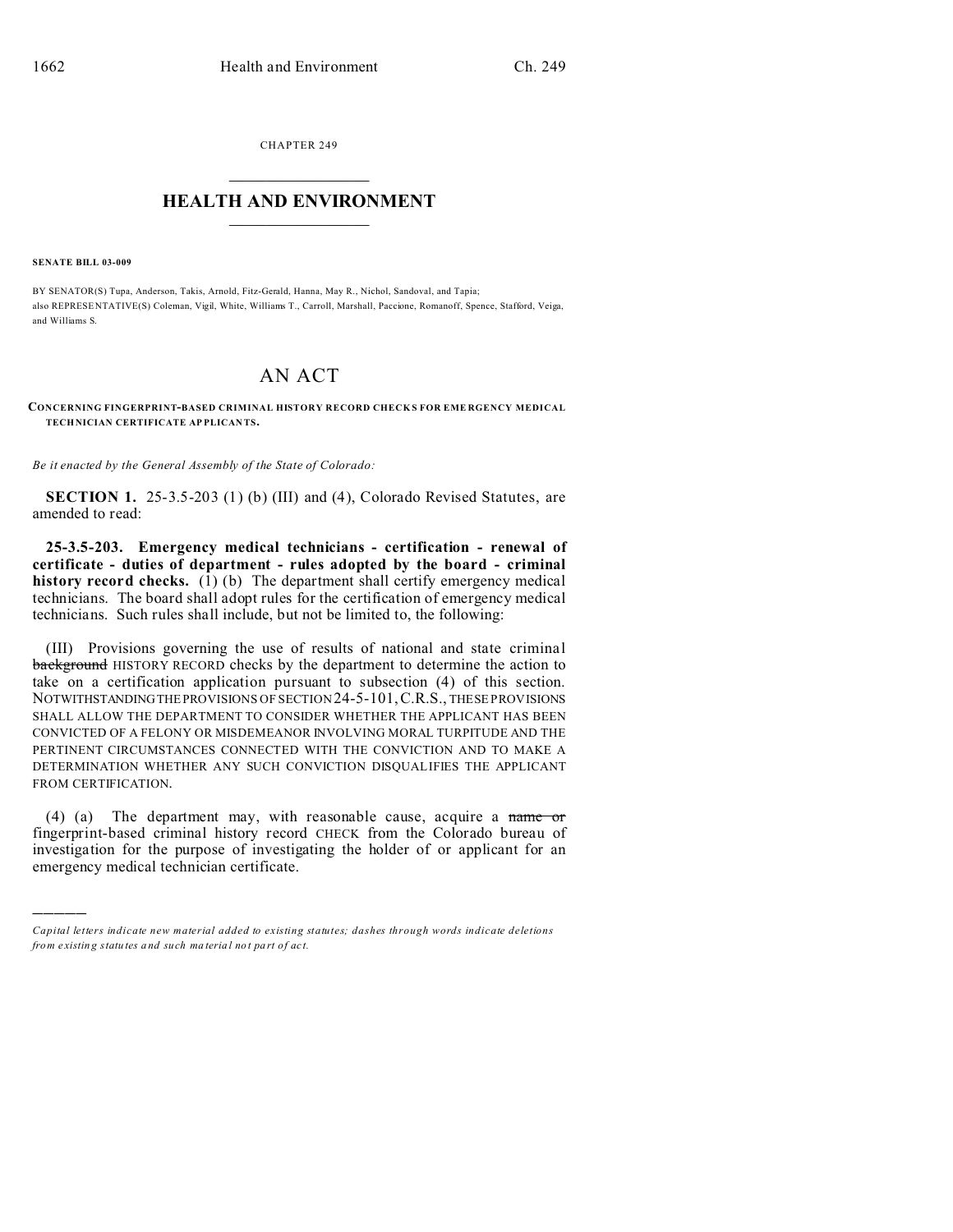(b) Any government entity that employs a person as or allows a person to volunteer as an emergency medical technician in a position that would require direct contact with any patient shall require all volunteer and employed emergency medical technicians, who have lived in the state for three years or less at the time of the initial certification or certification renewal, to submit to a federal bureau of investigation fingerprint-based background NATIONAL CRIMINAL HISTORY RECORD check for the purpose of determining eligibility for employment. Each emergency medical technician required to submit to a federal bureau of investigation fingerprint-based **background** NATIONAL CRIMINAL HISTORY RECORD check shall obtain a complete set of fingerprints taken by a local law enforcement agency or another entity designated by the department. The local law enforcement agency or other such designated entity that took the fingerprints shall transmit them to the Colorado bureau of investigation, which shall in turn forward them to the federal bureau of investigation for a national criminal history record check. The department or other authorized government entity shall be the authorized agency to receive and disseminate information regarding the result of any national criminal history record check. Any such national CRIMINAL HISTORY RECORD check shall be handled in accordance with P.L. 92-544, as amended. Each government entity acting as the authorized recipient of the result of any national criminal history RECORD check shall forward the result of any such initial **background** NATIONAL CRIMINAL HISTORY RECORD check and any subsequent notification of activity on the record to the department for the purpose of determining the individual's eligibility for initial certification or certification renewal.

(c) (I) Any government entity or any private, not-for-profit, or for-profit organization that employs a person or allows a person to volunteer as an emergency medical technician in a position that would require direct contact with any patient and if such person has lived in the state for more than three years at the time of initial certification, or certification renewal, shall require all volunteer and employed emergency medical technicians, WHO HAVE LIVED IN THE STATE FOR MORE THAN THREE YEARS AT THE TIME OF INITIAL CERTIFICATION OR CERTIFICATION RENEWAL, to submit to a name or fingerprint-based criminal history background RECORD check by the Colorado bureau of investigation for the purpose of determining eligibility for employment. The organization shall forward the result of any such background CRIMINAL HISTORY RECORD check and any subsequent notification of activity on the record to the department for the purpose of determining eligibility for initial certification or certification renewal.

(II) NOTWITHSTANDING THE PROVISIONS OF SUBPARAGRAPH (I) OF THIS PARAGRAPH (c), IF A PERSON SUBMITTEDTO AFINGERPRINT-BASED CRIMINAL HISTORY RECORD CHECK AT THE TIME OF INITIAL CERTIFICATION OR CERTIFICATION RENEWAL, THE PERSON SHALL NOT BE REQUIRED TO SUBMIT TO A SUBSEQUENT FINGERPRINT-BASED CRIMINAL HISTORY RECORD CHECK.

(d) (I) If an applicant for initial certification or certification renewal is not employed at the time of application, the department shall require such applicant to submit to a name or fingerprint-based criminal history record check by the Colorado bureau of investigation as defined in rule by the board of health, if the applicant has lived in the state for more than three years.

(II) NOTWITHSTANDING THE PROVISIONS OF SUBPARAGRAPH (I) OF THIS PARAGRAPH (d), IF A PERSON SUBMITTED TO AFINGERPRINT-BASED CRIMINAL HISTORY